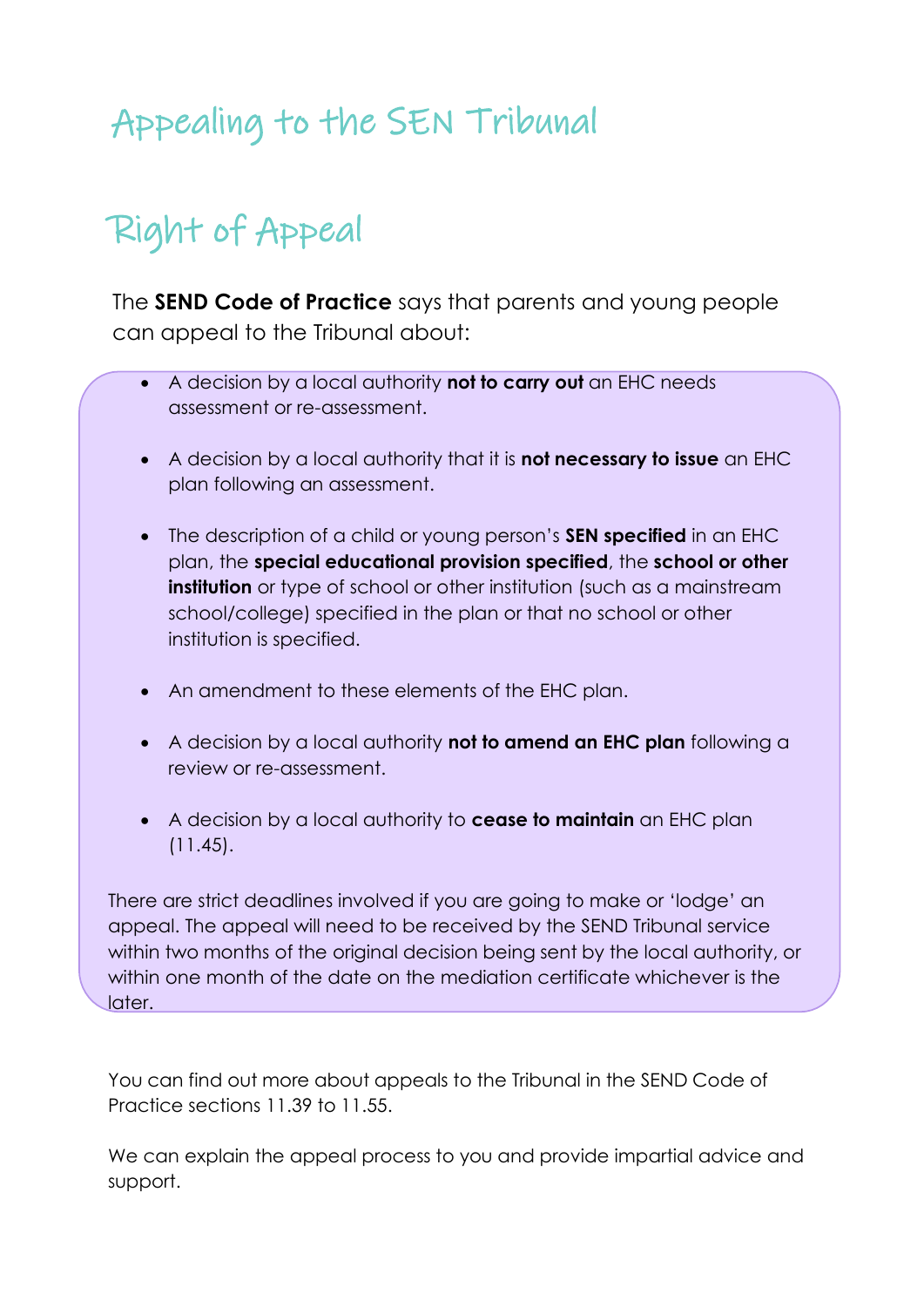**The right of appeal moves to the young person when they reach the end of compulsory school age (the last Friday in June of the academic year in which they turn 16).**

It is a good idea to continue talking to the local authority when you disagree. It may be possible to resolve your issues without going to appeal.

Share with the local authority what it is you disagree about. Explain what you would like changed. You can continue talking to them even if you decide to appeal.

#### Mediation

For most types of appeal, you need to consider mediation. Mediation is an informal way of settling disagreement with the local authority. The mediation service is free and confidential. In Cornwall the service is provided by Global Mediation.

When you first contact the mediation service, they will give 'mediation advice'. After mediation advice you can decide whether you want to go to a mediation meeting with the local authority. You do not have to go to g mediation meeting, but it can be very helpful to do so. If you decide it's not for you, they will issue you with a certificate so that you can lodge your appeal.

#### *You do not have to consider mediation first if the appeal is ONLY about the name of the school, or college, or the type named on the plan, or the fact that no school or other institution is named.*

An independent mediator from Global mediation will arrange and run the mediation meeting. When the meeting has finished the mediator will issue you with a mediation certificate **within 3 working days.** You will need this certificate to register an appeal to the SEND Tribunal.

# Making an Appeal

#### Will it cost me anything?

There are no costs to you in making an appeal, unless:

• You choose to have legal representation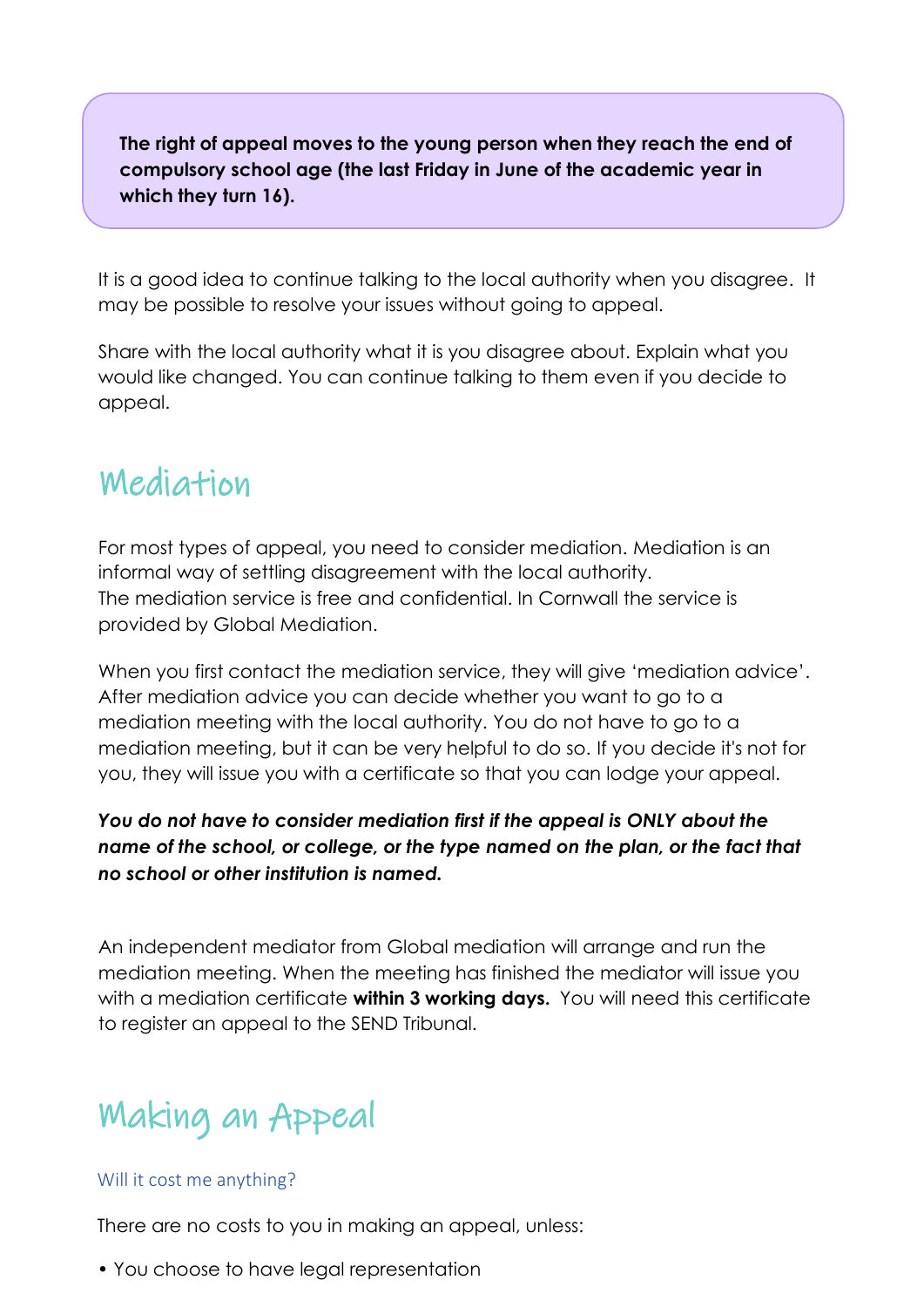• A witness you call charges a fee.

If you decide to have legal representation, it is likely the local authority will also instruct a lawyer.

You may be entitled to Legal Aid. Find out more at *[www.gov.uk/check-](http://www.gov.uk/check-) legalaid*

#### **Which sections of the plan can I appeal?**

You may **only** appeal these educational sections in an EHC plan:

**Section B -** Special Educational Needs

**Section F -** Special Educational Provision

**Section I -** The school or setting named, or that no school or setting is named

*If you are appealing the school or setting named (or that no school or setting is named), we usually recommend you consider appealing sections B & F (needs and provision) as well.*

### Health and Social Care Sections in a Plan

If you lodge an appeal with the SEND Tribunal about any of the education sections (B -needs, F -provision or I -school named) in a plan, you may now ask the tribunal to consider the sections relating to health and social care needs and provision.

It is worth remembering that any health and social care provision which educates or trains a child or young person should be specified under 'Special Education Provision' (section F) in an EHC Plan. This might include speech and language or occupational therapies for example.

You can include in your appeal where you disagree with the health and care needs or provision, or perhaps where you believe health or care needs have not been fully identified as part of the EHC needs assessment.

# How do I Start my Appeal?

You can lodge an appeal, either within two months of the original decision being sent by the local authority, or within one month of the date on the mediation certificate whichever is the later - unless this is a section I appeal only. You will need to complete the right 'Application for appeal' form and send it with the correct documents to the Tribunal service,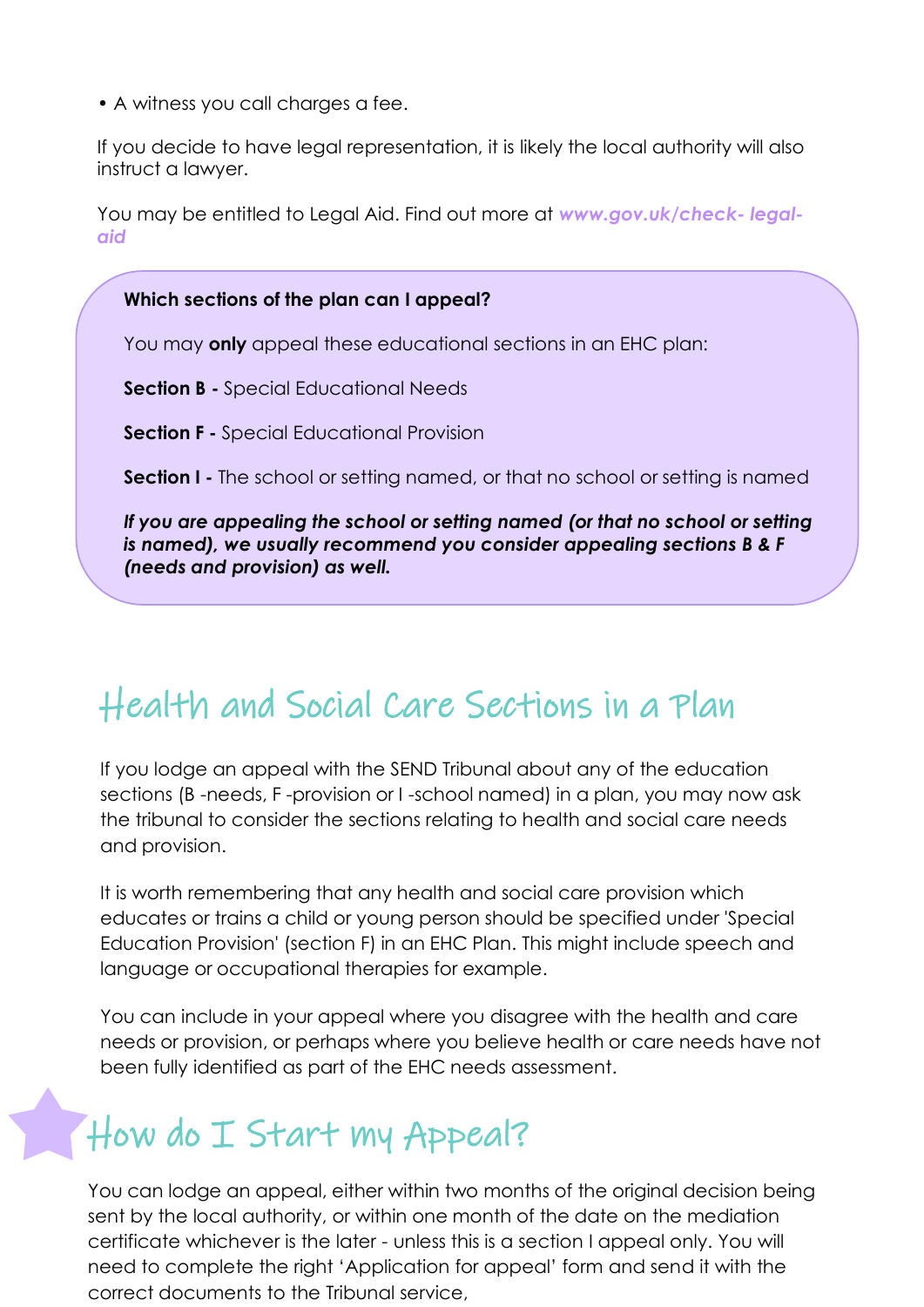There is also a **SEND Tribunal Guide** 'How to appeal a SEN decision'.

**Form SEND 35** is for appeals to do with an *existing EHC plan* or where the local authority have made assessment but refused to make a plan.

**Form SEND 35a** is for appeals to do with a *'refusal to assess'* for an EHC Needs Assessment. You can send your appeal in the post or by email marking it 'New Appeal'. The Tribunal postal address and email address will be on the appeal form you complete.

**All the SEND Tribunal forms and guidance can be found at: [www.gov.uk/government/collections/special-educational-needs-and-](http://www.gov.uk/government/collections/special-educational-needs-and-) disabilitytribunal-forms**

#### With your completed form you will need to send;

- Your decision letter from the local authority.
- Your signed mediation certificate.
- Additional pages if your reasons for appeal do not fit in the boxes on the form.
- A copy of the EHC plan with its appendices if your appeal is about an existing plan.

#### When writing your appeal:

- Be sure to include the views of your child or young person.
- Organise your appeal so that it will be easy for the panel to read and understand your key points.
- Use paragraphs with headers and number your points, include a page which lists all your supporting documents (contents or appendices). Send copies of any documents, not the originals.
	-

- Within your appeal refer to evidence that backs up your points.
- Link your points to relevant law where you are able.
- It can be helpful to write an opening summary or bullet point your key issues.
- Remember the panel do not know your child, so make sure you include all their needs but...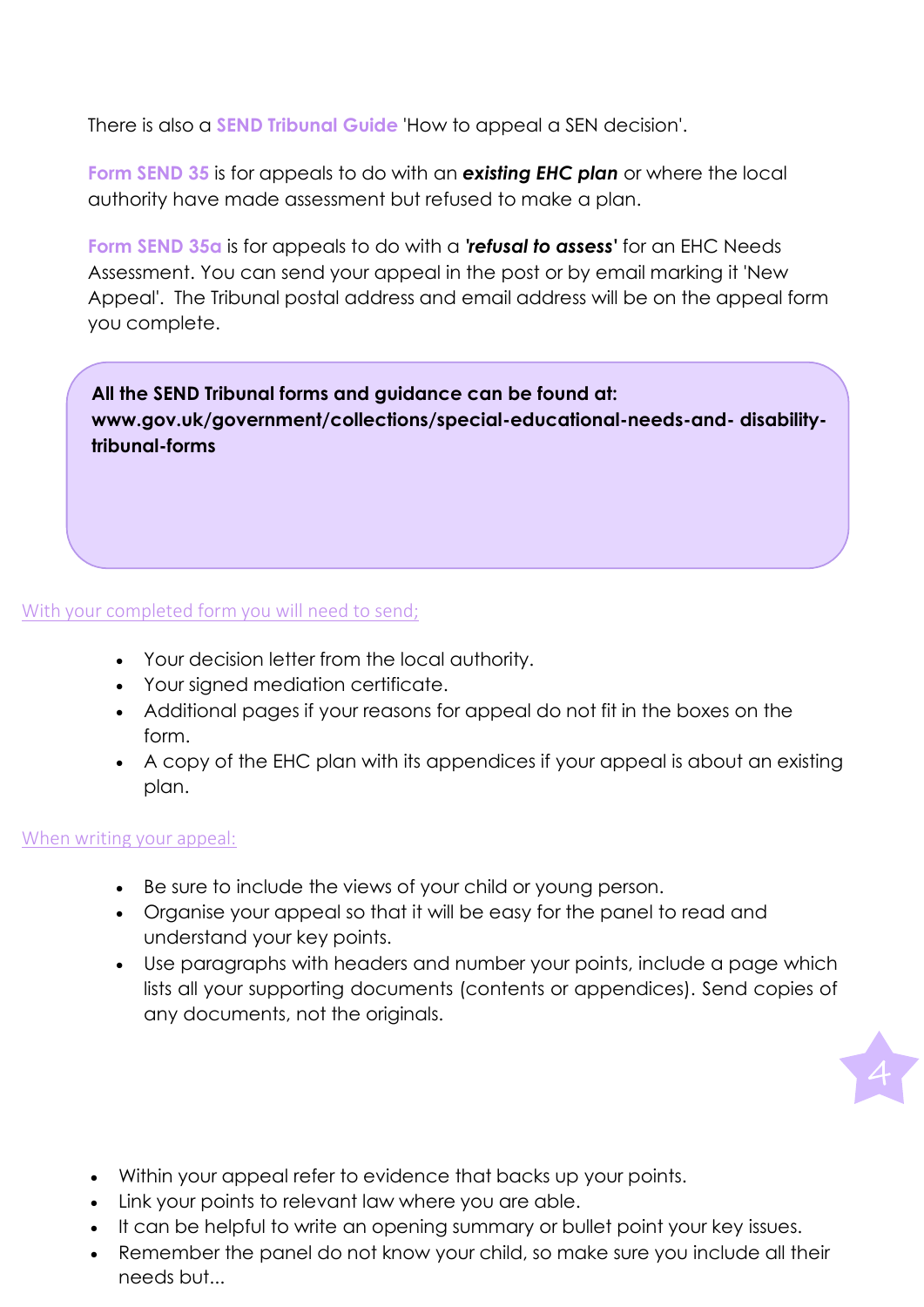• Be as concise as you can, particularly with background history. Stick to needs tratare still relevant.

**If you are appealing the contents of a plan and/or the school or setting named, please see our template on pages 7-9 for our tips.**

## What happens next?

- The appeal will usually be registered by SEND Tribunals within **10 working days.** This may be longer when they are busy.
- They will write to you with a **hearing date**, and your **deadlines** for submitting further documents or evidence.
- They will provide you with an **appeal reference number** which you must use in any further correspondence with SEND Tribunals.
- They will send the local authority a copy of what you have sent. The local authority will be given **30 working days** to respond.
- Use this time to gather any further evidence. You can request information or a document from the local authority or school. If you have asked for information or a document important to your case and have been refused, you can ask the SEND Tribunal to make an order requesting the information. You will need to complete a 'Request for change' form.
- To let SEND Tribunals and the local authority know who will be attending the hearing, you will need to complete an 'Attendance form' and include details of any supporters, representatives or witnesses that have agreed to attend with you.
- If you submit copies of further documents or evidence, you must also send a copy to the local authority. Make sure you do this by the deadline given, as late evidence may not be accepted.
- At least **10 working days** before the hearing you will receive a copy of the full appeal bundle. Details of the time and venue for the hearing may be sent later.
- The appeal will be considered by a panel a tribunal judge and up to two specialist members.
- The decision will be communicated to you and the local authority, within **10 working days** of the hearing.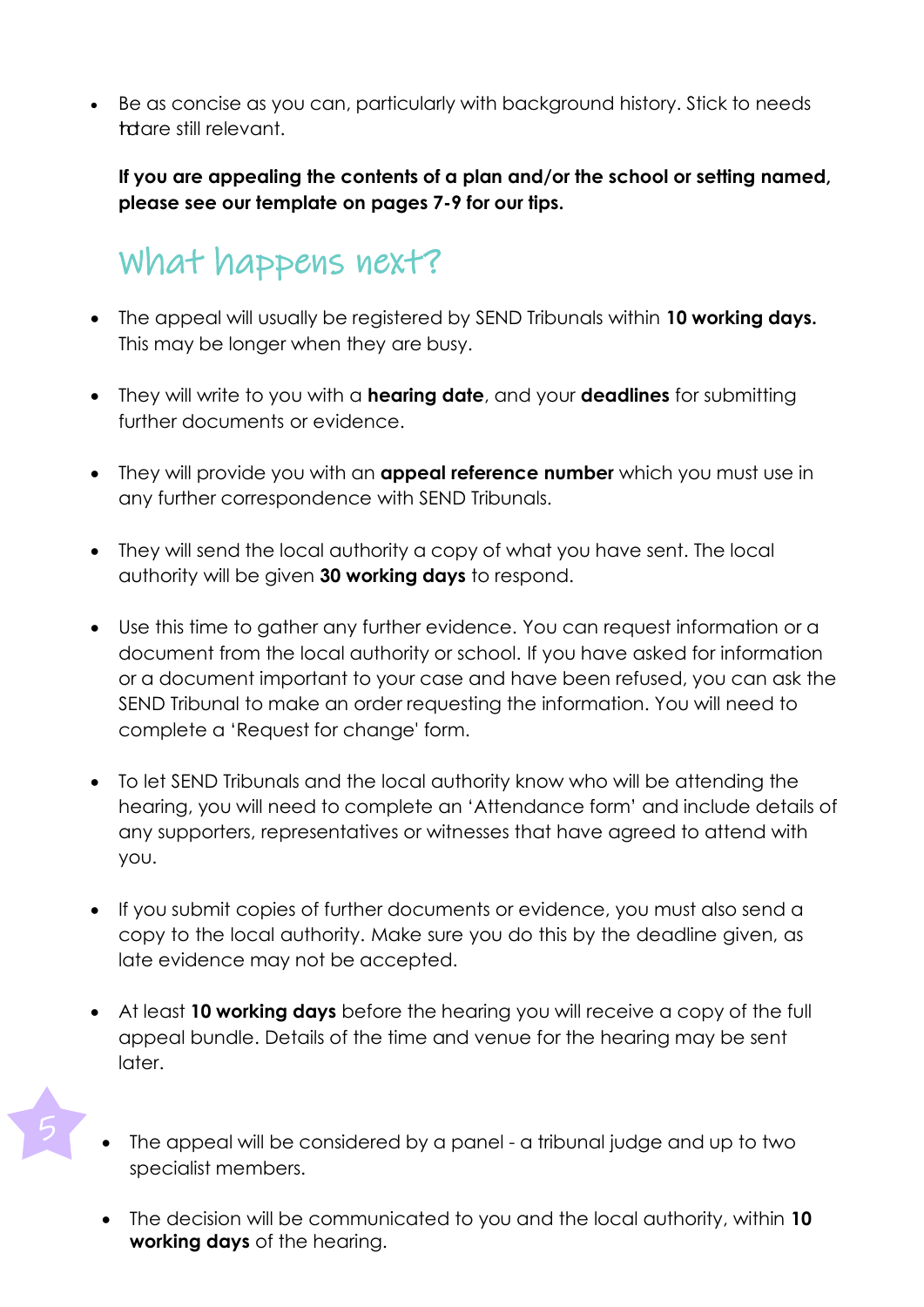# The Tribunal Timescale

It can take up to 20 days for a Tribunal Application to be registered.

On the day that the application is registered with SENDIST the **12-week timescale** begins:

| Week 0  | The appeal is registered, and case<br>directions are sent to the parent or<br>young person                                                                       |
|---------|------------------------------------------------------------------------------------------------------------------------------------------------------------------|
| Week 6  | LA Response/LA Attendance Form<br>and an <b>electronic version of the</b><br><b>EHCP must be sent from the LA to</b><br>Tribunal and the parent/young<br>person. |
| Week 7  | Parent/Young Person Attendance<br>form due to be sent to LA and<br>Tribunal.                                                                                     |
| Week 8  | Final evidence to be provided for<br>both parties.                                                                                                               |
| Week 11 | The LA must send out a bundle to<br>the parent/young person and the<br>Tribunal.                                                                                 |
| Week 12 | The Hearing                                                                                                                                                      |

The LA may seek to vary directions, but the LA must ask the parents/young person their views on variations they are seeking before completing a Request for Changes Form (SEND 7).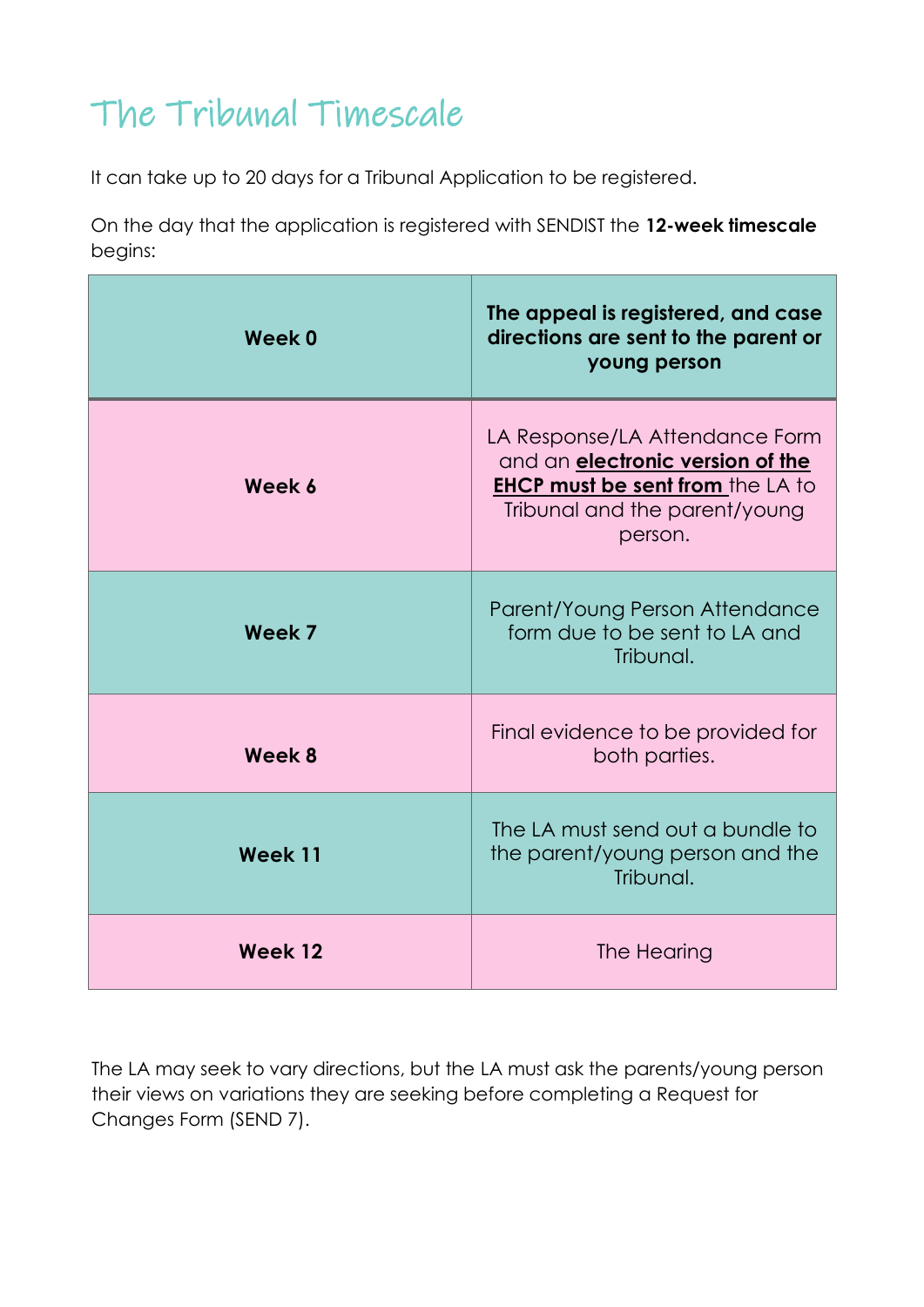**Use the appeal reference number in any correspondence with SEND Tribunals.**

Check any letters or emails from **SEND Tribunals** carefully as there are strict **submission deadlines** within this legal process.

**'Refusal to assess'** appeals are usually **'paper hearings'** unless you request an oral hearing. **A paper hearing means you will not need to attend.**

## The 'Working Document'

When the local authority responds to an appeal about the contents of an EHC plan, they will usually include a **'working document'**. This is simply a copy of the final EHC plan.

You will be able to **edit** this document, showing the proposed changes you would like to see made. You can then **return it** to the local authority for **review.**

This should be an ongoing process which enables agreement to be reached ahead of the hearing, for example the local authority might agree with some of your proposals but not all.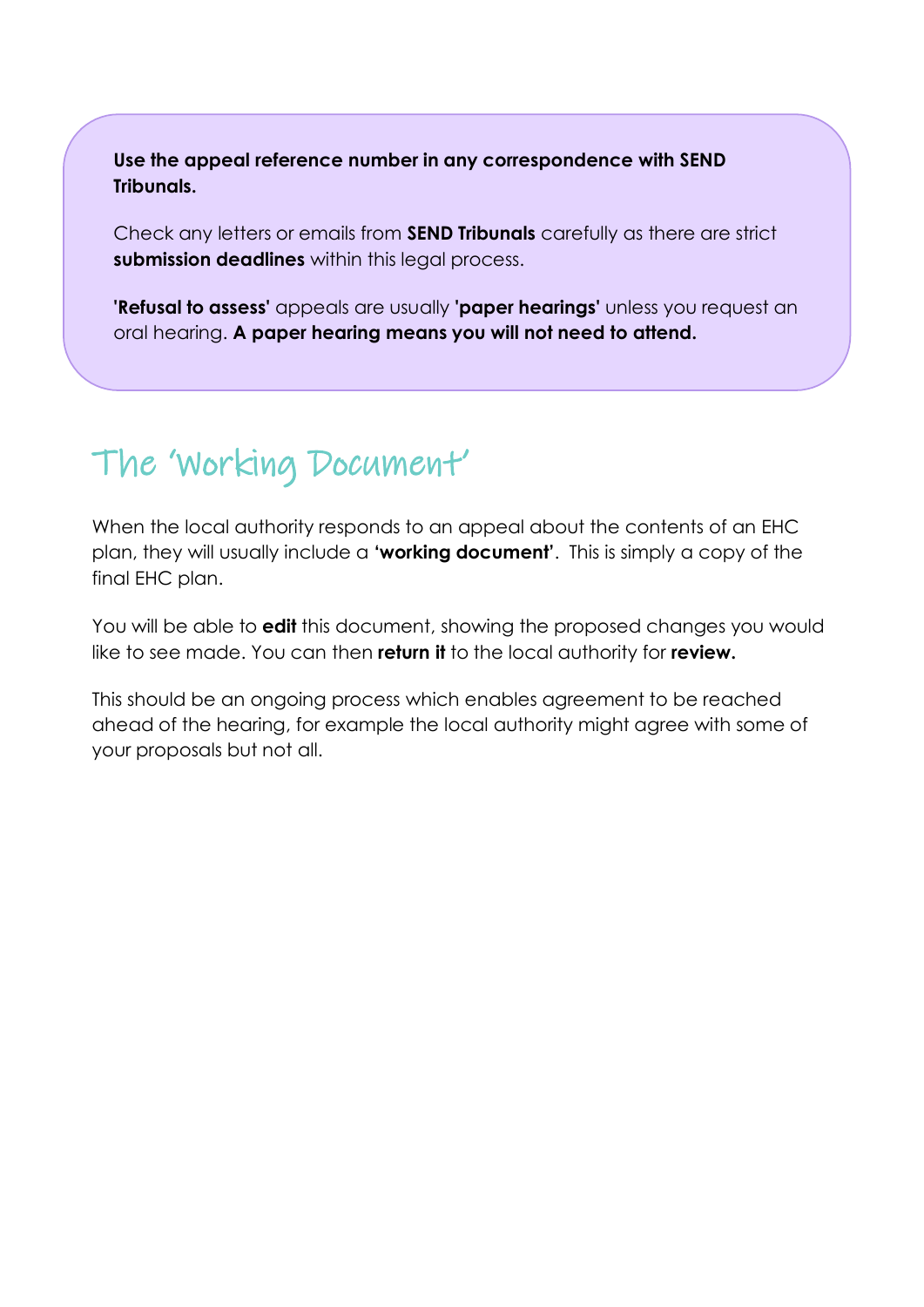# Building Your Case

For appeals about the contents of a plan, check that all the special educational needs have been captured in section B and that each need has a corresponding provision in section F.

It can be helpful to highlight each identified need and each suggested provision within every report you have. Do the same within the EHC plan to see if all the relevant information from the reports has been included in the plan.

When drafting your appeal, it can be helpful to use headers to keep you on track and make it easier for the tribunal to see your issues, see below for some ideas: *(Sections 2 to 6 are only relevant for appeals about the school named)*

#### *Notes:*

- *Indexing page numbers makes it easier to locate your points (e.g. pages 1- 3)*
- *Use numbers to identify each of the key points under each heading*

| <b>Issues</b>                                                                                                                                                                                                  |
|----------------------------------------------------------------------------------------------------------------------------------------------------------------------------------------------------------------|
| <b>Summary</b><br>Begin with a short summary of the background and lead up to the appeal. You could<br>include a photo of your child.                                                                          |
| Use headings to organise your appeal.<br><b>B</b> Special Educational Needs<br>C Health needs<br>D Social care needs<br>F Special Educational Provision<br>G Health provision<br>H1 & H2 Social care provision |
|                                                                                                                                                                                                                |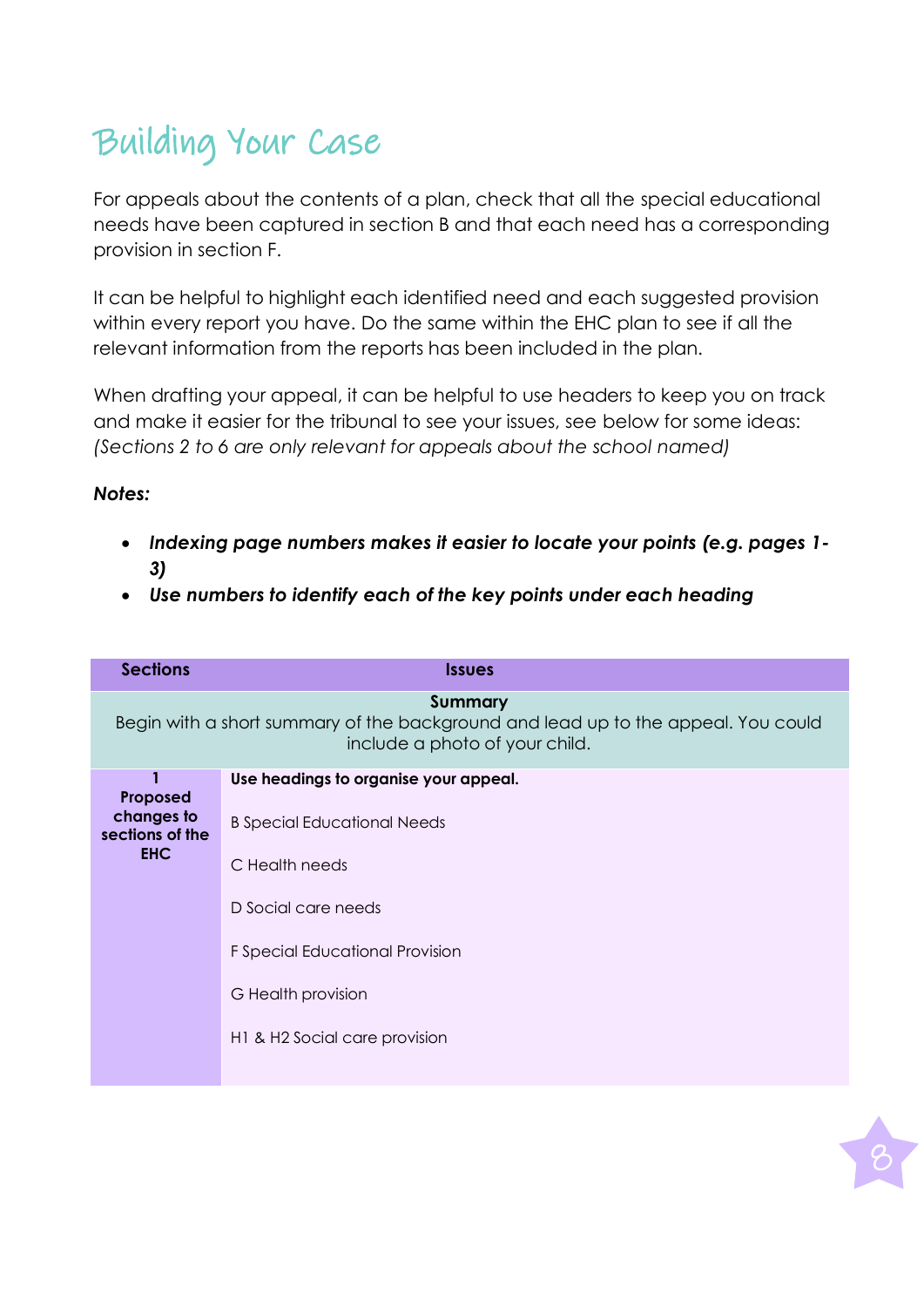|                                                                                                    | Refer to supporting evidence where you can, for example:                                                                                                                                                                                                                                                                                                                                                                                                                                                                                                                                                                                                                                                                                                                                                                                                                                                                                                                                                                                                                                       |
|----------------------------------------------------------------------------------------------------|------------------------------------------------------------------------------------------------------------------------------------------------------------------------------------------------------------------------------------------------------------------------------------------------------------------------------------------------------------------------------------------------------------------------------------------------------------------------------------------------------------------------------------------------------------------------------------------------------------------------------------------------------------------------------------------------------------------------------------------------------------------------------------------------------------------------------------------------------------------------------------------------------------------------------------------------------------------------------------------------------------------------------------------------------------------------------------------------|
|                                                                                                    | Your child/young person's views<br>$\bullet$<br>Progress reports<br>$\bullet$<br>IEP/support plan/pupil passport/provision map<br>$\bullet$<br>Home/school diaries<br>$\bullet$<br>Assessment/specialist reports or meeting notes<br>$\bullet$<br>Exclusion letters/reports<br>$\bullet$<br>Letters/emails from setting/local authority/health/specialist<br>$\bullet$<br>Examples of school or homework (can be helpful where rate of progress is<br>$\bullet$<br>in dispute)<br>Explain where to find the information in your supporting evidence for example<br>'Page 5 of the Educational Psychologist's report says'                                                                                                                                                                                                                                                                                                                                                                                                                                                                      |
| $\overline{2}$<br>Section I,<br>Placement<br>(school,<br>college or<br>setting named)              | . Provide an overview of why you are appealing about the school named.<br>• Link to any relevant law.<br>• Explain how you hope the outcome/s for your child will be<br>achieved if you were successful with your appeal                                                                                                                                                                                                                                                                                                                                                                                                                                                                                                                                                                                                                                                                                                                                                                                                                                                                       |
| $\mathbf{3}$<br><b>Suitability of</b><br>the school (or<br>that no school)<br>named in the<br>plan | Consider the reasons the local authority refused to name your preferred school<br>and explain why you disagree with them.<br>List your concerns as to why this school will not be suitable for your child and<br>index (3a, 3b, 3c etc.)<br>Point to supporting evidence where you can, for example:<br>• What the EHC plan says (or you would like it to say) your child's needs and<br>provision are.<br>• Your child or young person's views.<br>• The range and nature of the needs of other children in the school/year/class.<br>. The curriculum followed, qualifications offered and progression/outcomes.<br>• Behaviour policy.<br>• Progress reports (IEP/pupil passport/provision map/behaviour or exclusion<br>record).<br>• Assessment/specialist reports showing the areas of difficulty, levels and rate of<br>progress, any concerns over mental health and wellbeing.<br>• School prospectus and latest Ofsted report. The Tribunal panel will expect these<br>documents as part of your evidence. There may be information in these<br>documents which supports your views. |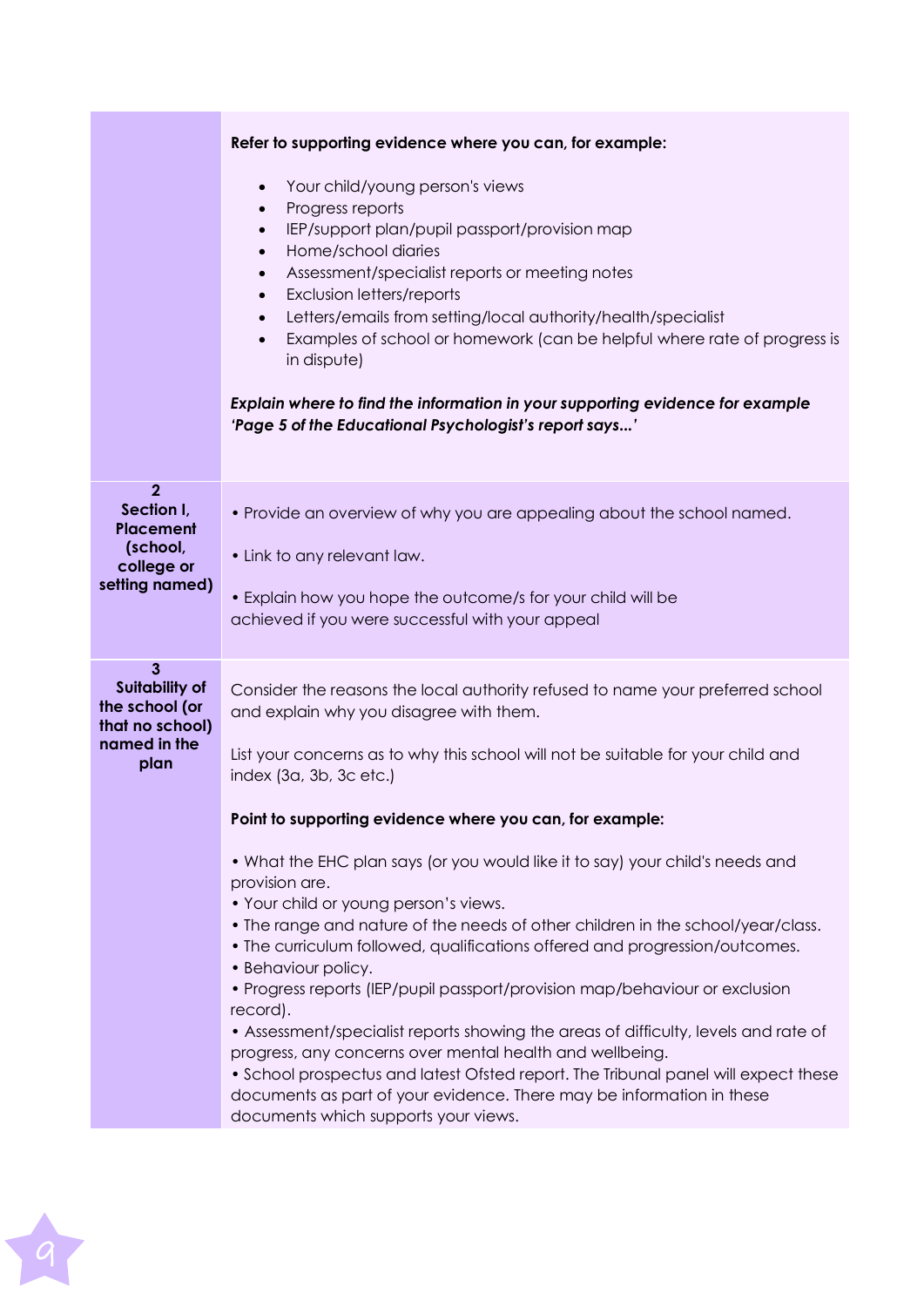| 4<br><b>Suitability of</b><br>your preferred<br>school or<br>setting.   | The Tribunal will need confirmation that you have contacted the school or setting<br>about admitting your child, and their response. If you are appealing for an<br>Independent setting, you will need a written offer of a place before the hearing.<br>List your reasons for your preferred school and index (4a, 4b, 4c etc.)<br>Point to supporting evidence where you can, for example:<br>• What the EHC plan says (or you would like it to say) about your child's needs<br>and provision.<br>• How your child or young person would benefit.<br>• The school or setting's own website and their SEN.<br>information report - the type of setting, specialism, experience of teaching<br>children with similar SEN - specifically link it to your child's needs where you can.<br>• The curriculum followed, qualifications offered and progression/outcomes.<br>• Behaviour policy and how it may suit your child.<br>• The range and nature of the needs of other children in the<br>school/year/class.<br>• Information you have gathered from visiting the school -pinpoint what it is that<br>makes you feel it is the right school or setting, the environment, the children you<br>saw when visiting and how they were being taught, the classes, or the<br>staff/facilities available etc.<br>. Use assessment/specialist reports or meeting notes to evidence suitability.<br>• School prospectus and latest Ofsted report. |
|-------------------------------------------------------------------------|---------------------------------------------------------------------------------------------------------------------------------------------------------------------------------------------------------------------------------------------------------------------------------------------------------------------------------------------------------------------------------------------------------------------------------------------------------------------------------------------------------------------------------------------------------------------------------------------------------------------------------------------------------------------------------------------------------------------------------------------------------------------------------------------------------------------------------------------------------------------------------------------------------------------------------------------------------------------------------------------------------------------------------------------------------------------------------------------------------------------------------------------------------------------------------------------------------------------------------------------------------------------------------------------------------------------------------------------------------------------------------------------------------------------------------------------|
| 5<br>Incompatibility<br>with the<br>efficient<br>education of<br>others | Include the response from the setting and why you disagree:<br>• Explain how you believe the school/setting could accommodate one more<br>child/young person<br>• Include details of school or class numbers and in previous years if they have<br>gone over their numbers.                                                                                                                                                                                                                                                                                                                                                                                                                                                                                                                                                                                                                                                                                                                                                                                                                                                                                                                                                                                                                                                                                                                                                                 |
| $\boldsymbol{6}$<br>Incompatibility<br>with the                         | Explain what you have done to find out about costs, including transport.                                                                                                                                                                                                                                                                                                                                                                                                                                                                                                                                                                                                                                                                                                                                                                                                                                                                                                                                                                                                                                                                                                                                                                                                                                                                                                                                                                    |
| efficient use of<br>resources<br>(Costs)                                | Where the cost of your preferred school is greater, include any evidence about<br>any cost savings (such as health therapies that would not be needed) if they<br>were to attend your chosen setting.                                                                                                                                                                                                                                                                                                                                                                                                                                                                                                                                                                                                                                                                                                                                                                                                                                                                                                                                                                                                                                                                                                                                                                                                                                       |
| 7<br>Outstanding<br>information at<br>time of<br>submission             | List any documents or information that you have not been able to obtain before<br>submitting your final evidence. Include details of any requests for this.                                                                                                                                                                                                                                                                                                                                                                                                                                                                                                                                                                                                                                                                                                                                                                                                                                                                                                                                                                                                                                                                                                                                                                                                                                                                                 |
| 8<br>List of<br><b>Appendices</b><br>(documents<br>and evidence         | Supporting evidence can be included when you make your appeal, but you will<br>be given a deadline by which to submit final evidence by. The SEND Tribunal<br>appeal form asks you to list the documents and evidence you have included<br>with your appeal form.                                                                                                                                                                                                                                                                                                                                                                                                                                                                                                                                                                                                                                                                                                                                                                                                                                                                                                                                                                                                                                                                                                                                                                           |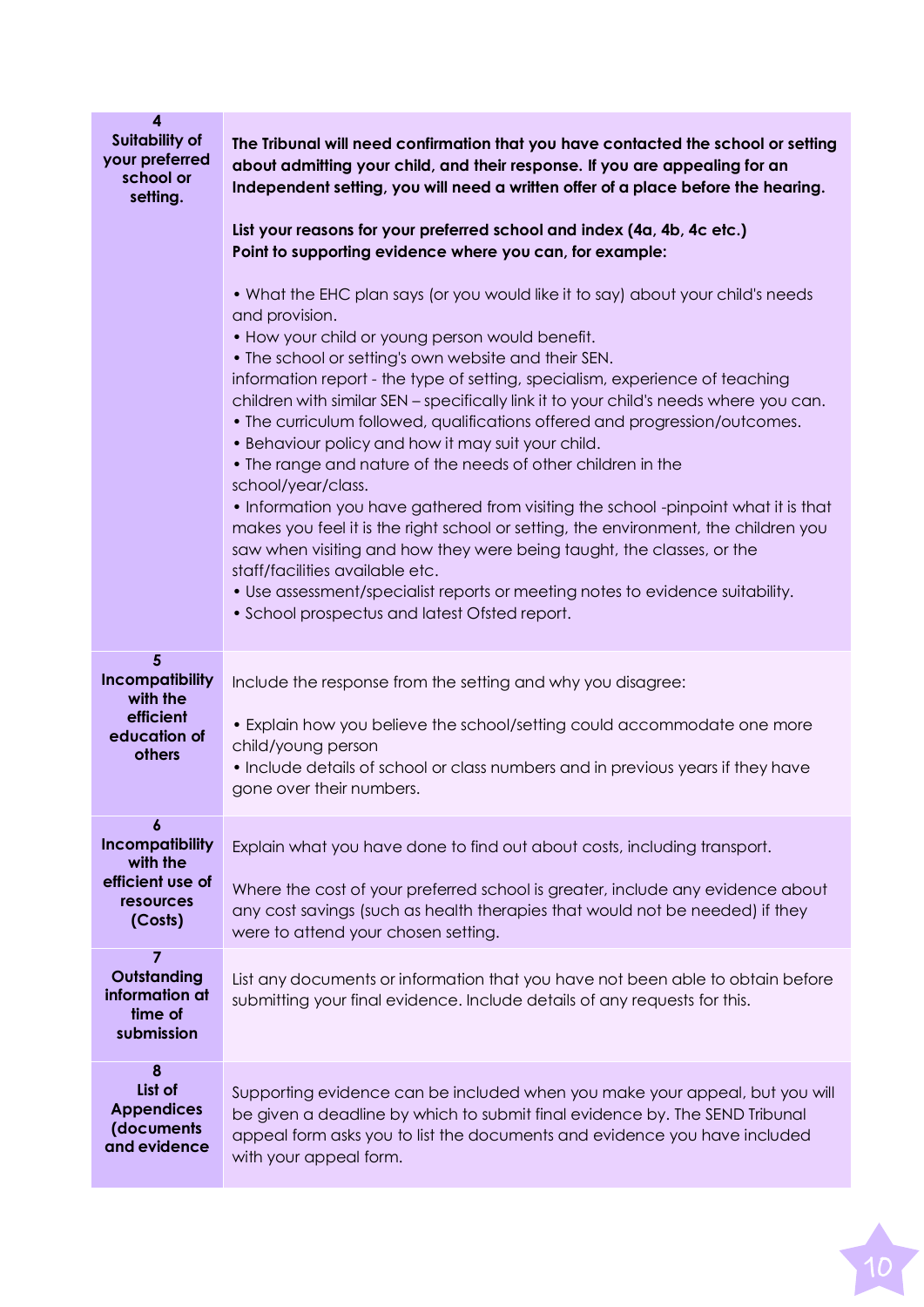#### Witnesses

You can ask professionals, including school staff, to be a witness. Think carefully about how they would support your case. It may be just as helpful if they were to provide a letter, a report or a statement which you can include as evidence.

If they attend the hearing, your witness (you can have no more than three) may clarify or expand on information they have provided.

**Private therapists and psychologists you have called as witnesses are likely to charge you for their time.**

The local authority can ask professionals to attend as witnesses too – you will be able to see who they have called when you receive the appeal bundle.

You will need to let **SEND Tribunals** know of your witnesses when you complete the **'Attendance form'**.

### Telephone Case Management

This is where a conference call is arranged between the tribunal judge, the local authority and you (and/or your representative). You will be given a number to call and call joining instructions beforehand.

It might be that one party has requested this or perhaps the judge would like something clarified ahead of the hearing. Sometimes it can be just to set a new hearing date.

You can also request Telephone case management, perhaps where you would like some information from the local authority or clarification of something that cannot wait until the hearing.

Use the 'Request for change' form (and send a copy to the local authority) to explain why you would like the Tribunals service to arrange this for you.

### Can I Withdraw my Appeal?

If you decide to withdraw your appeal, you will need to notify **SEND Tribunals** and the local authority. There is a '**Withdrawal of Appeal or Claim' form**.

Depending upon how close to the hearing date your request is received,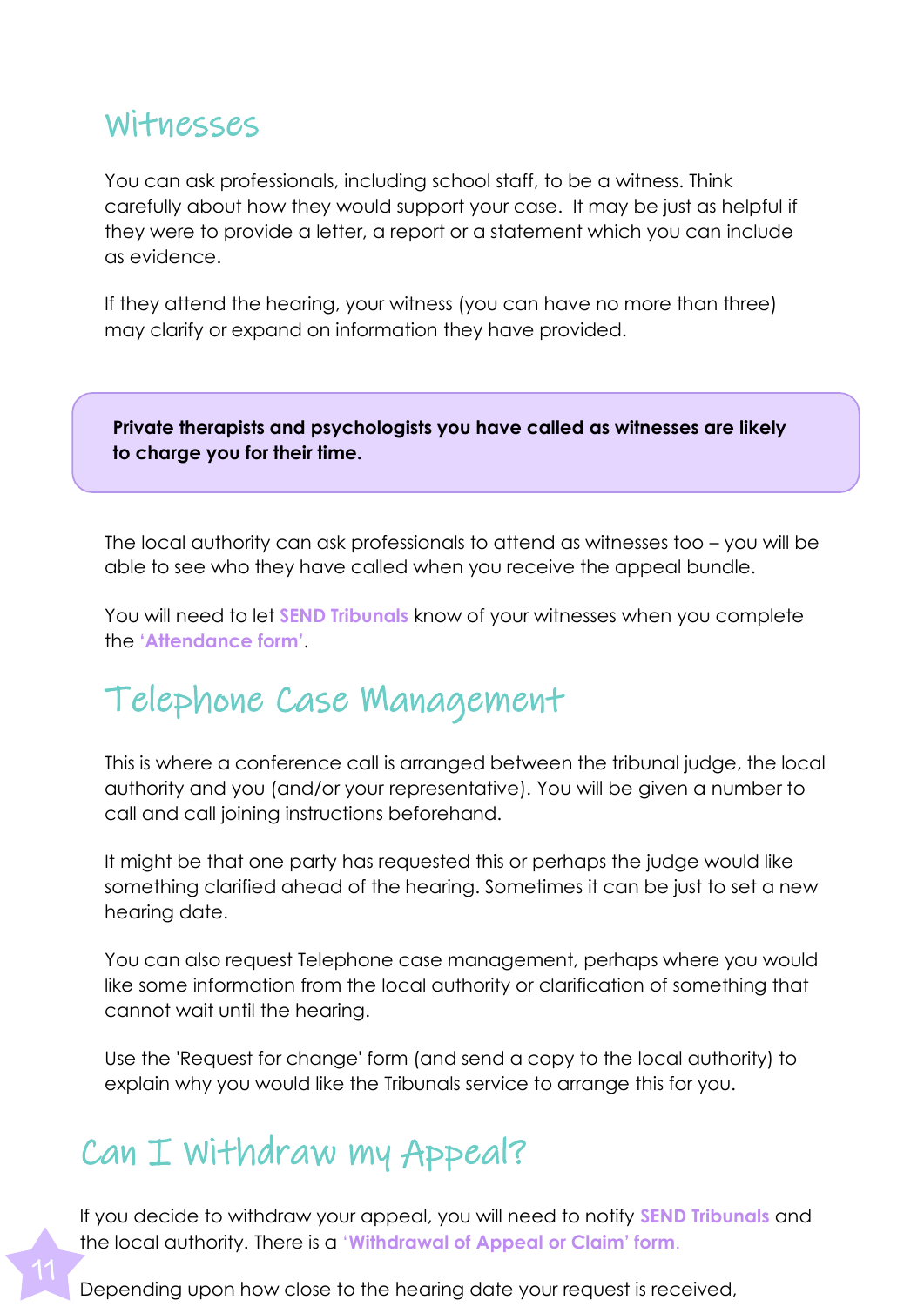sometimes the judge will insist both parties attend the hearing to discuss late settlement.

Where you have come to an agreement after the local authority have sent in their response to the appeal, a document detailing what has been agreed should be signed by both parties and sent to SEND Tribunals. This is known as a 'consent order'. As there are no deadlines which apply automatically, we would advise you agree this with the local authority and include it in the consent order.

# The Hearing

# 'Paper Hearings'

'Refusal to assess' appeals are usually '**paper hearings'** unless you request an oral hearing. A paper hearing means **you will not need to attend.**

# 'Oral Hearings'

- Oral hearings will be considered by a panel at a family court as close to your home as possible, however hearings are now being held on virtual platforms as a result of the Covid-19 Pandemic.
- Usually this is one day but could be over two days depending on the appeal.
- Sometimes a hearing may be adjourned.
- The panel consists of a tribunal judge and up to two specialist members.
- Your child may attend for all or part of the hearing, and all parents may attend.
- The judge will introduce and give an overview of the hearing
- You will be asked questions and will also have the opportunity to ask any questions of the local authority and witnesses.
- You can make a closing statement or summary; it can be helpful to bring with you a photo and your child's views that you can share.
- The decision will be communicated to you (and the local authority), **within 10 working days** of the hearing.

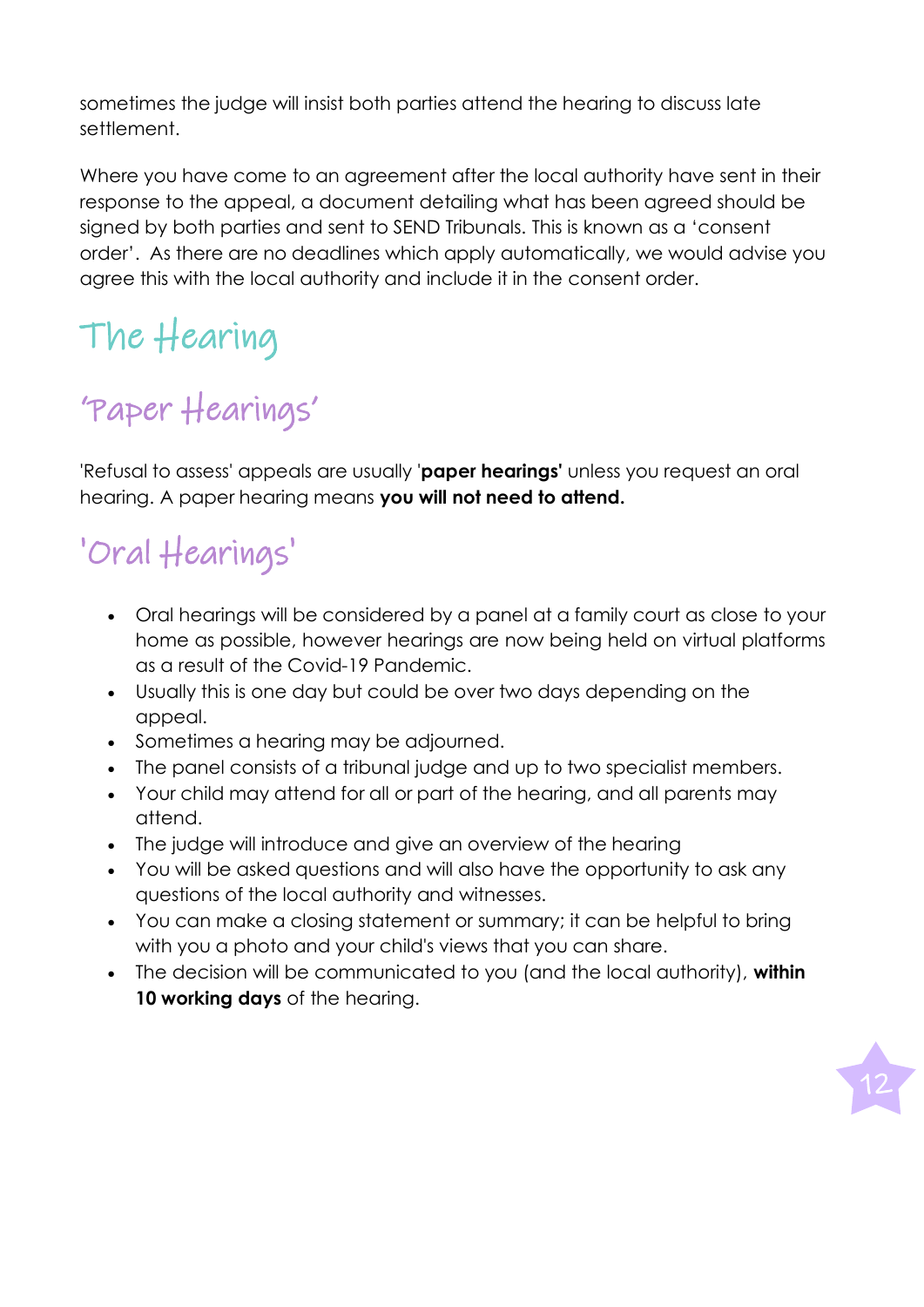# After the Hearing

The Tribunal decision will be communicated to you and the local authority, within 10 working days of the hearing.

Following the decision, the local authority must comply with these timescales:

- To start the assessment or re-assessment process 4 weeks
- To make an EHC plan 5 weeks

13

- To amend the EHC plan 5 weeks
- To amend the school/college/institution 2 weeks
- To continue an EHC plan immediately
- To cease an EHC plan immediately

# Health and Social Care Recommendations

The tribunal will not be able to make legally binding orders on health and social care matters. There is an expectation that any recommendations the tribunal makes will generally be followed. The responsible health body or social care team must respond in writing to you **within 5 weeks of the recommendation being made.**

If a decision has been taken not to follow all or part of the recommendations, the health body or social care commissioner **must give sufficiently detailed reasons for that decision.**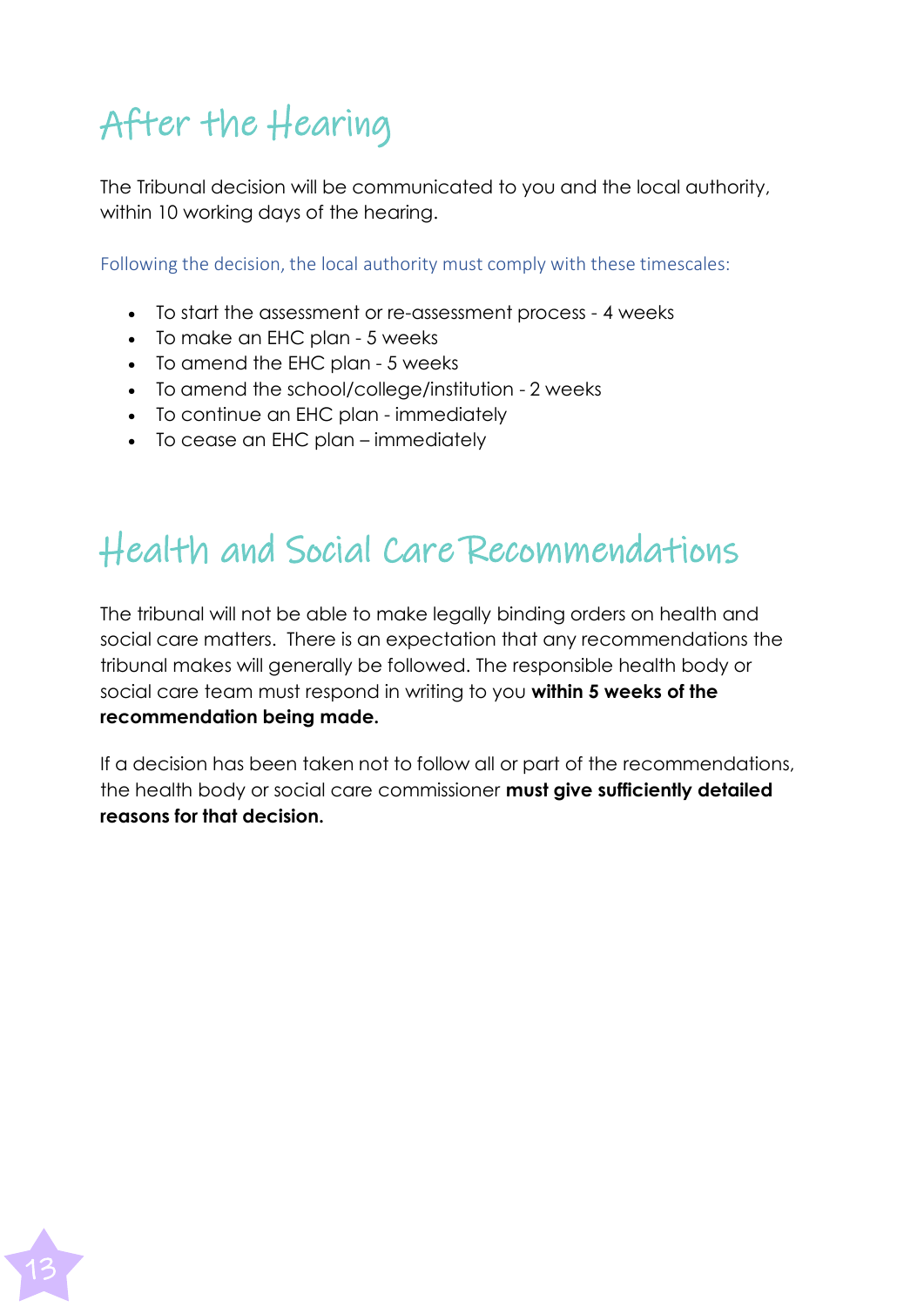# Where can I get more Information, Advice and Support?

Find out more by:

- Reading our online information about appealing to the SEND Tribunalat: [www.cornwallsendiass.org.uk](http://www.cornwallsendiass.org.uk/)
- Looking at the SEND Tribunal Information at: **[www.justice.gov.uk/tribunals/send](http://www.justice.gov.uk/tribunals/send)**
- Reading the information from IPSEA about Appealing to the SEND Tribunal at: [www.ipsea.org.uk](http://www.ipsea.org.uk/)

SENDIASS can give you:

- Information about the SEND Tribunal Process
- Advice about making an appeal
- Support to prepare for the appeal hearing

### Further Information

View our other information leaflets and resources at: [www.cornwallsendiass.org.uk](http://www.cornwallsendiass.org.uk/)



**Information:** You may find it helpful to look at our other leaflets and information on our website and social media channels. We have some downloadable resources. If youcan't find the answers.



**Advice:** We provide unbiased information and advice about what the lawsays, the local authority's policies and procedures, and about the policy and practice in local schools or other